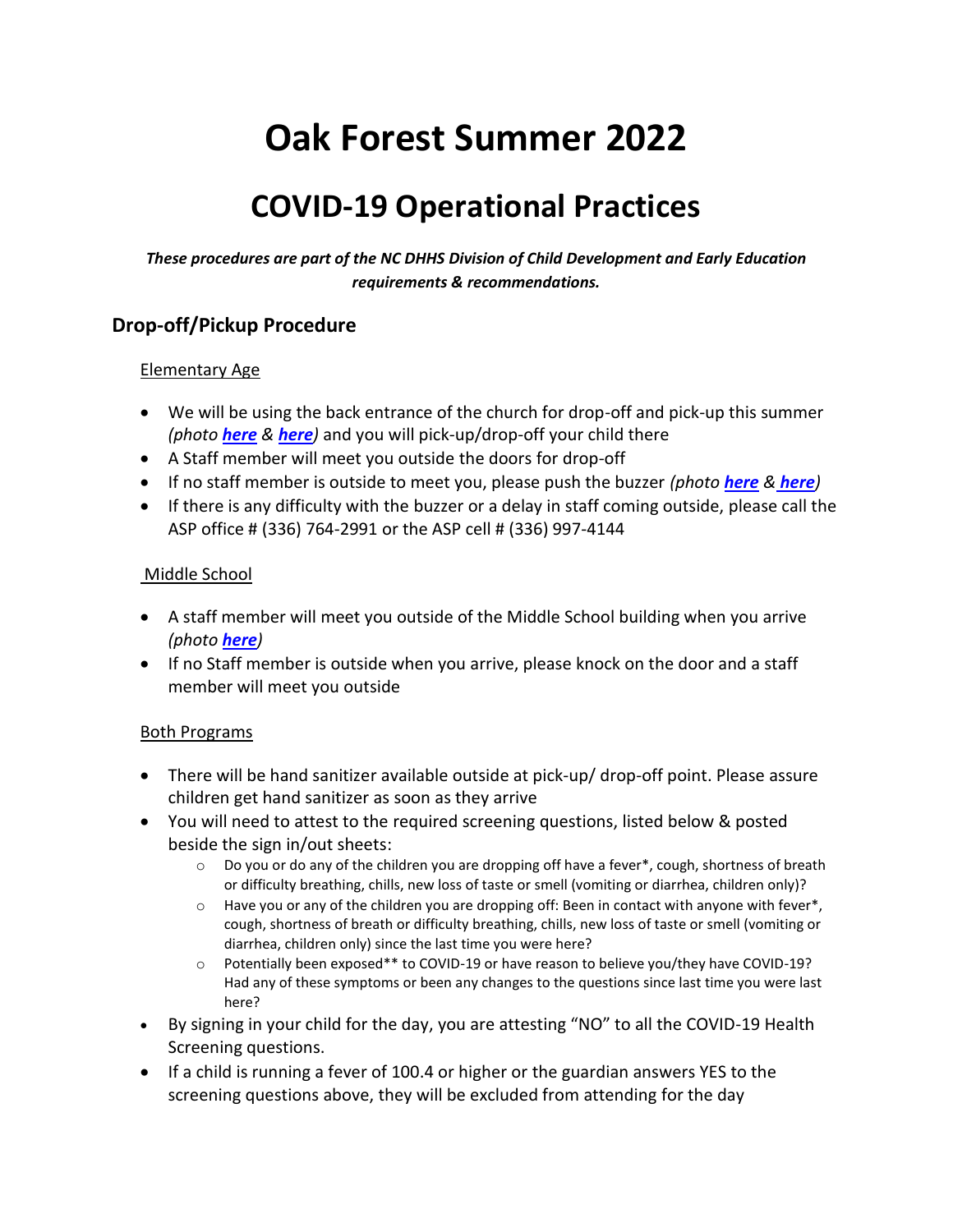- There will be a sign in/out stand with the roll sheet and other health & safety items (masks, hand sanitizer, gloves, etc.). We will have hand sanitizer available for use before and after signing your child in/out or you are welcome to bring your own pen or pencil to use
- After sign-in the staff member will take your child & their belongings inside the building to join the rest of the group

#### Pick-Up & Drop-off Notes:

- Payment Receipts & Account Statements will be emailed this summer upon request. If you need a paper copy of your receipt or statement, please let us know and we will get it to you asap.
- When picking-up/dropping off your child, if other parents and children are waiting outside, please feel free to practice physical distancing while you are waiting to drop your child by remaining in your car or keeping 6 feet of distance between you and the other parents. There are blue Xs marked that are 6 feet apart, with possible areas to wait.
- Please be aware of limited parking area and possible congested traffic behind the church. You are welcome to pull under the overhang, park in the parking spaces beside the gym, or park in the spots near the playground (if the traffic cones are not out blocking that area)
- To pick up your child, please go to the same spot as morning drop-off and the roll sheet will be on the sign-in/out stand and a staff member will bring your child & their belongings to you on the outside of the building
- We will post signage if we are outside or in the gym at pickup time. If we are in the gym, please knock on the back gym doors. If we are outside, please come to the outside play area and alert a staff member
- If you have a question, and need to speak with the Director, feel free to call, email, or ask the staff at pick-up/drop-off staff and the Director will meet you outside or schedule an office meeting
- If you need to enter the building to speak with the Director or staff in person, use the restroom, or for any other reason, please remember to use hand sanitizer prior to entering the building and feel free to practice physical distancing while you are in the building
- Temperature checks will be done any time throughout the day as needed

## **Staff**

- Staff will stay home if they show any signs of illness or have a fever
- Any staff who are sick with COVID, won't return to work until: He/she completes 5 days of isolation; AND • It has been at least 24 hours since he/she had a fever (without using fever reducing medicine); AND • Other symptoms of COVID-19 are improving.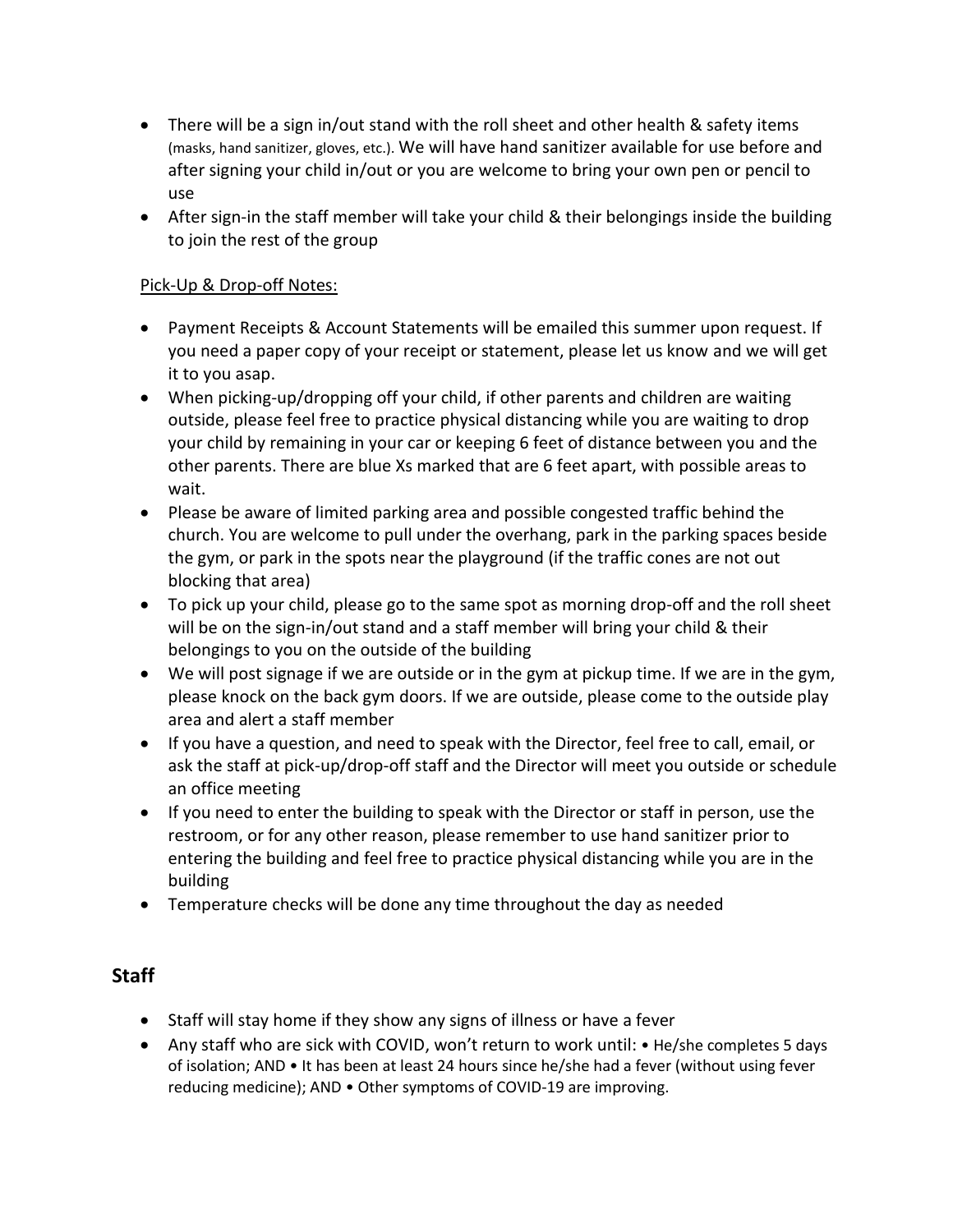• Our program might need to close for a time period, if at any point childcare cannot safely be provided due to a high number of staff being out of work

# **Symptoms or Fever During the Day**

- If a child has a fever or symptoms of an illness, they will be isolated from the group until their guardians can pick them up
- They will not be able to return to childcare until they meet the requirements below in regards to symptoms, fever, etc.

## **Cases of COVID-19**

- Be on the alert for any symptoms of COVID-19 and to keep the child(ren) home if showing any signs of illness
- Please alert the director of possible or confirmed COVID-19 cases with your child or within your household
- We will alert you of any confirmed cases of COVID within our program while maintaining confidentiality. We will also notify local authorities (Davidson County Health Department & NCHHS Division of Child Development & Early Education) of confirmed COVID-19 cases among children and staff when required (by NC GS § 130A-136).
- If we have multiple confirmed cases of COVID-19, we might need to close for 24 hours to properly sanitize and disinfect our facilities. A closure longer than 24 hours could be possible based on severity & number of cases and health authorities' recommendations. We will alert you in advance of any necessary closures.
- *Please make sure we have your current email address and you have signed up for our REMIND text messaging group, so we can communicate with you as quickly and efficiently as possible*
- **People who are sick with COVID-19 or believe they might have** COVID-19 should stay home and separate themselves from other people in the home as much as possible.
- After a confirmed or suspected case of COVID-19, Child can return to child care when He/she completes 5 days of isolation\*; AND • It has been at least 24 hours since he/she had a fever (without using fever reducing medicine); AND • Other symptoms of COVID-19 are improving. The person is not required to have documentation of a negative test in order to return to child care.
- Click Here for more info from NCDHHS about what to do if you feel sick

# **Signage**

• We will be posting additional signage at our facility including reminders of handwashing techniques, COVID limiting the spread, physical distancing, etc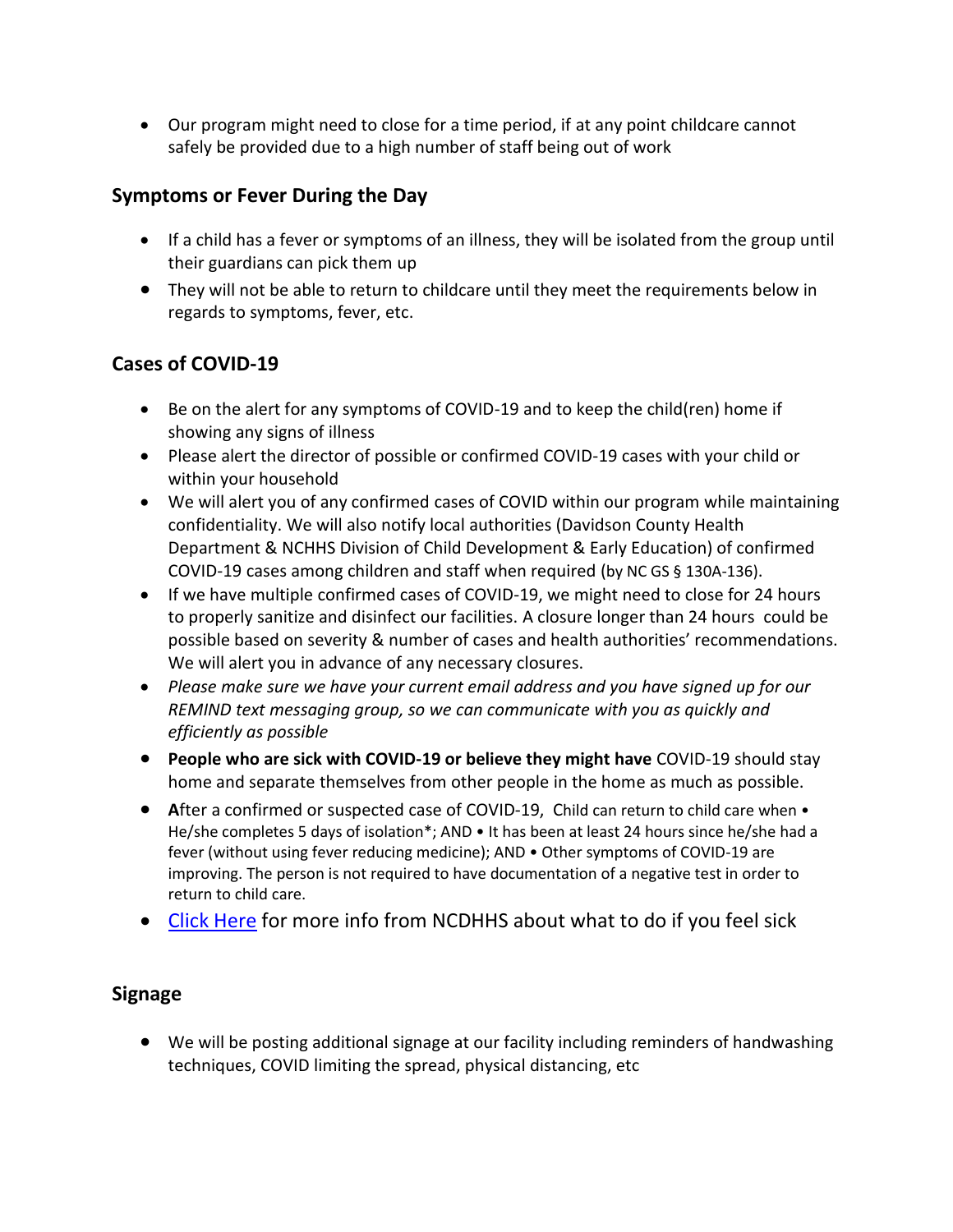# **Sanitation and Hygiene Practices**

In addition to our standard cleaning and hygiene childcare guidelines from Davidson County Health Department and NCDHHS, we will be implementing the following additional COVID specific practices:

- Follow NCDHHS Environmental Health COVID guidance for cleaning and disinfection recommendations
- Use an EPA-registered disinfectant that is active against coronaviruses
- Clean and disinfect frequently touched surfaces in the morning before opening, throughout the day, and after closure such as doorknobs, light switches, countertops, chairs, cubbies, and playground structures
- Clean and sanitize all toys & hands on equipment at the end of the day
- Increased handwashing of children and staff
- We have purchased medical grade air purification systems to use in the Elementary Age main rooms and the Middle School building during program operation.

### **Transportation**

• Our buses will be disinfected and sanitized weekly based on NCDHHS Environmental Health guidance. We will utilize EPA- registered disinfectant (that is active against COVID-19) for seats and high touch areas in the buses.

#### **Face Coverings**

• Face Coverings are optional indoors & outdoors for all students, staff, & volunteers.

#### **Disclaimer**

• We are striving to maintain the safest environment for your family and our staff while continuing to provide quality childcare. We are following health and safety guidance by the CDC and NCDHHS to minimize exposure and slow the spread of COVID-19. However exposure to COVID-19 is an inherent risk in any public location where people are present; therefore we cannot guarantee you will not be exposed. Your help following the policies listed above will help us maintain the healthiest & safest environment possible throughout the school year.

 $\epsilon$